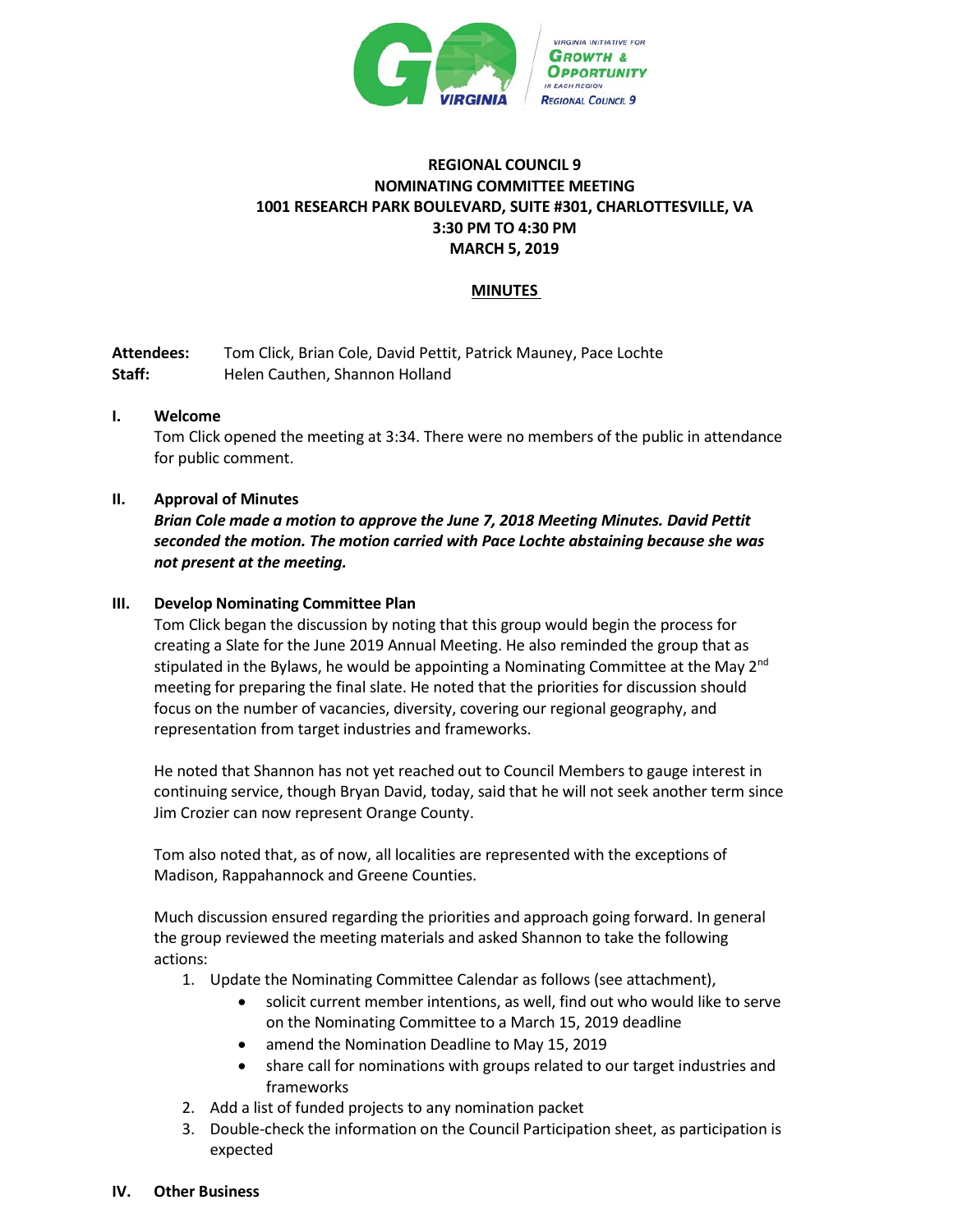No other business was discussed.

# **V. Adjourn**

*Pace Lochte made a motion to adjourn the meeting at 4:19 pm. Brian Cole seconded the motion. The motion carried.*